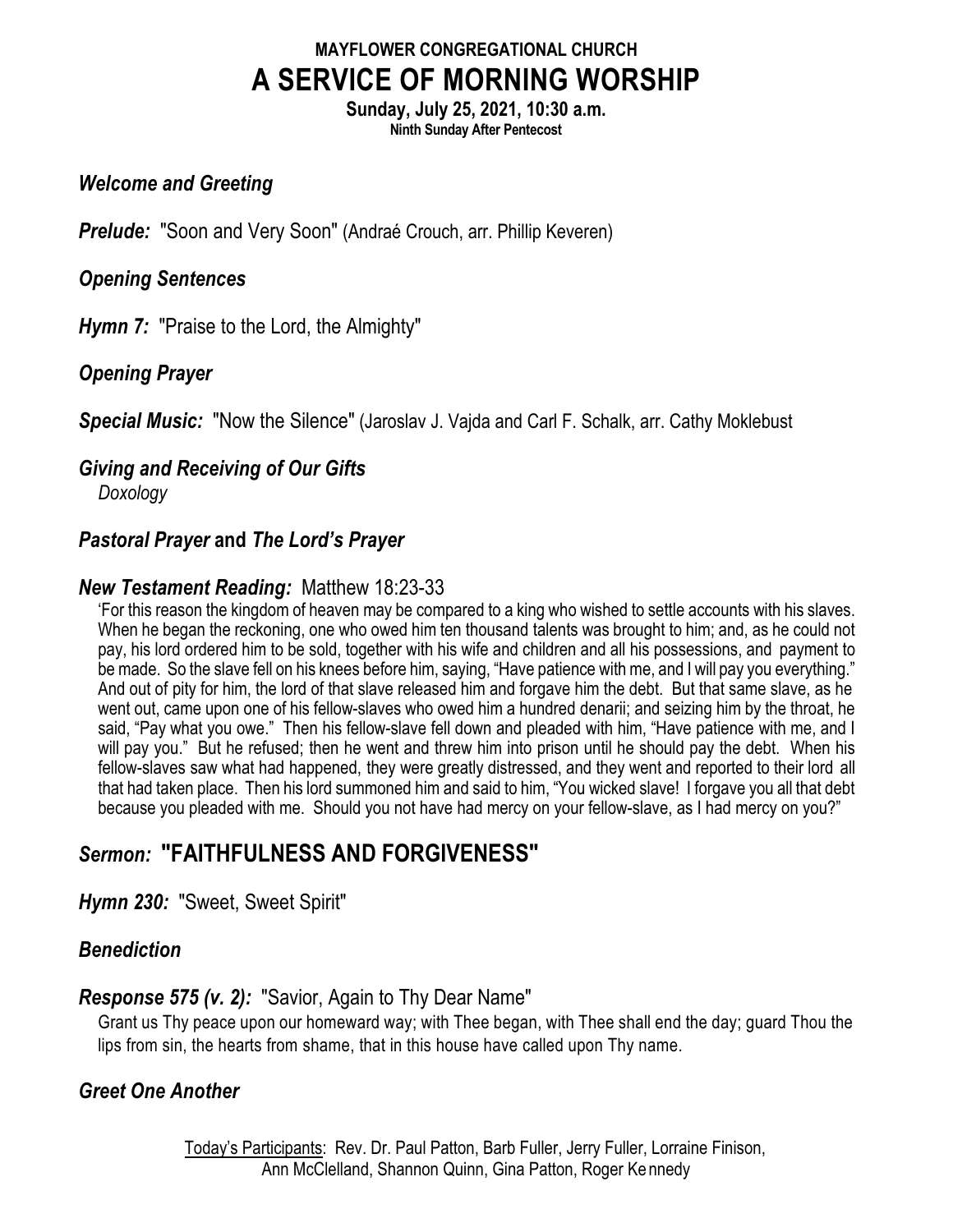**THE TRIUNE GOD** 

Stralsund Gesangbuch, 1665

sal -

 $sus -$ 

 $at -$ 

be -

can

a



**LOBE DEN HERREN** 14.14.4.7.8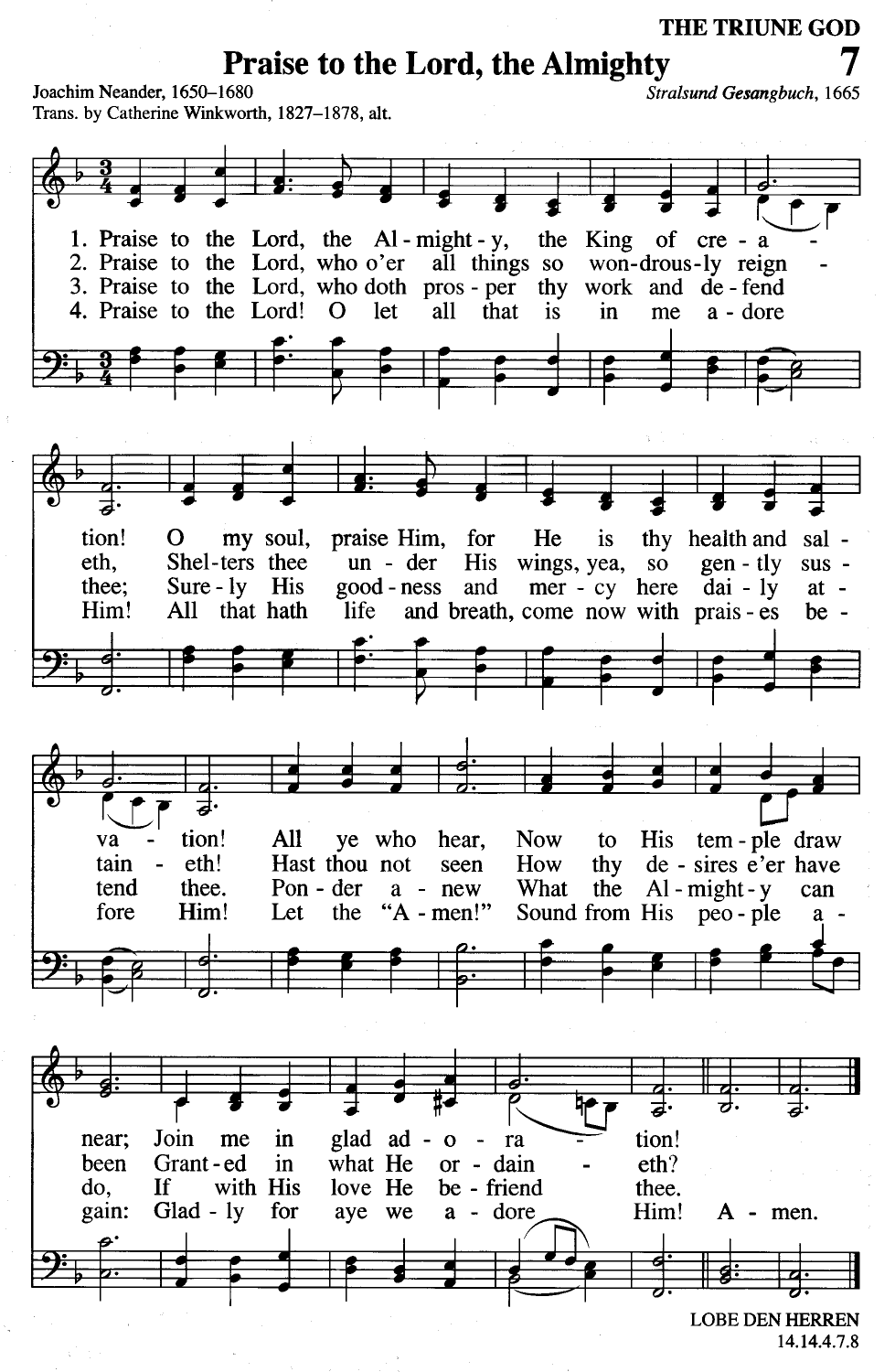#### THE TRIUNE GOD 230

**Sweet, Sweet Spirit** 

Doris Mae Akers, 1922-1995



© 1962, 1990, Manna Music, Inc.

#### **THE HOLY SPIRIT**

#### **Invoking the Spirit**